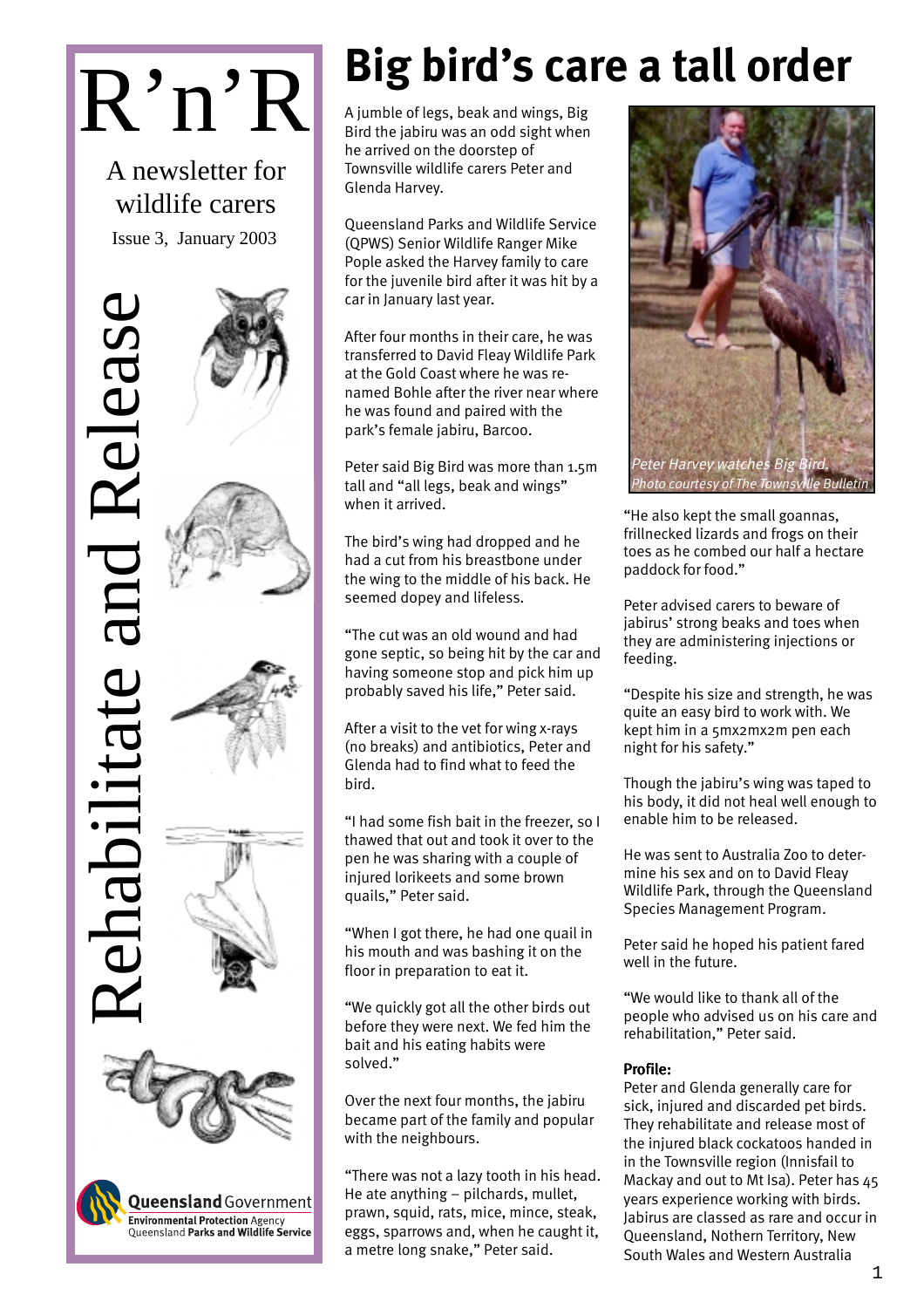# **Editorial**

January is traditionally the time in which we examine the year that we have just left behind and look to the year ahead.

Last year saw the release of the Wildlife Management Review Discussion Paper and, not least of our achievements, the launch and distribution of the first two editions of R'n'R magazine, increasing communication between carers across the State.

The discussion paper was well received by the community. About 155 people submitted their comments during the consultation phase in November. A large number of comments related to wildlife rehabilitation permits, ranging from strong support of recommendations, to concerns about some aspects and some very good suggestions for changes now and in the future.

All of these comments will be considered as the new laws are drafted over the coming months.

### **Contents**

| Pig returns                | 3  |
|----------------------------|----|
| Rosie's Wrap               | 4  |
| I etters to the Fditor     | 5  |
| Barn owls yarn             | 6  |
| <b>Quoll feature</b>       | 7  |
| Profile - Jenny Parsons    | 8  |
| Flying-fox count           | 9  |
| Help us investigate        | 10 |
| Wildcare news              | 11 |
| Zoos role in wildlife care | 12 |

### Contributions

Please forward all correspondence and contributions to Debra Hotchkis, Wildlife Ranger, QPWS, PO Box 3454, Burleigh Town LPO, Burleigh Heads QLD 4220. E-mail:debra.hotchkis@env.qld.gov.au

### Disclaimer

The views expressed in this newsletter are not necessarily those of the Minister for Environment, the Environmental Protection Agency or the Queensland Parks and Wildlife Service.

The second edition of R'n'R was another success. Some very positive feedback was received from readers about the articles, our puggle mystery and questions for vet Rosemary Booth.

This time around we are asking you to let us know what you want to read. We encourage you to put pen to paper (or fingers to keyboard!) and send in your ideas.

This edition has many good stories about wildlife rehabilitation in Queensland. Many readers will remember a dugong called "Pig", who was rehabilitated at Sea World on the Gold Coast and released in Moreton Bay. Unfortunately Pig encountered some difficulties leading to him once again being rescued. This edition has an update on his situation.

Mackay carer Judith Rowe shares her experiences in caring for barn owls and there's a feature article on an elusive carnivore. Turn to page 7 to find out what it is. Vet Rosie shares some information about macropod diarrhoea, and, of course, there's Deb's "Who am I?" wildlife quiz.

All in all, the road ahead looks very exciting for wildlife rehabilitation in Queensland.

Building on the comments received in the wildlife review, it is proposed that an overarching wildlife care organisation for Queensland be established, formed from the established wildlife care groups and the RSPCA.

This volunteer wildlife group will consider providing accredited training, a wildlife hotline and ongoing development of standards of care for sick, injured and orphaned wildlife. Most importantly, it will provide a coordinated voice for wildlife rehabilitations and a tool for raising standards and sharing information.

Legislative changes will ensure that new carers join an accredited group to receive support and develop expertise in wildlife care. Other carers will be required to prove they are competent before obtaining a wildlife rescue permit. This will be achieved by either becoming accredited or becoming a member of an accredited wildlife care group.

No doubt there are challenges ahead in establishing the new arrangements. Success can only be guaranteed with the participation of carers themselves in establishing a system that works for the best interests of the wildlife involved. Partnerships between carers, groups and government will be the building blocks of wildlife care into the future.

In fact, partnerships look like the key emphasis for wildlife in the year ahead, as communities and businesses take on a greater role in protecting the environment.

In December, the QPWS signed an historic agreement with Australia Zoo for a partnership approach in crocodile management, research and education. A key element of the partnership is Australia Zoo's commitment to build a koala rehabilitation and release facility, operate a wildlife care ambulance for areas on the north side of Brisbane and the Sunshine Coast and engage local koala carers in the rehab program. Australia Zoo's generosity fills a gap for koala care on the north side of Brisbane.

So, there's lots on the go with wildlife care and carers ... as always.

'til next time.

### Leslie Shirreffs

Leslie Shirreffs is the Manager of Wildlife and Community Nature Conservation with the Queensland Parks and Wildlife Service

# What do you want to read?

This is the third edition of R'n'R – how time flies when you are having fun!

We enjoy gathering stories that we believe will interest carers, but we want to make sure we are covering the issues and topics that are close to carers' hearts.

Please help by putting pen to paper and telling us of any topics that you would like to appear in this newsletter.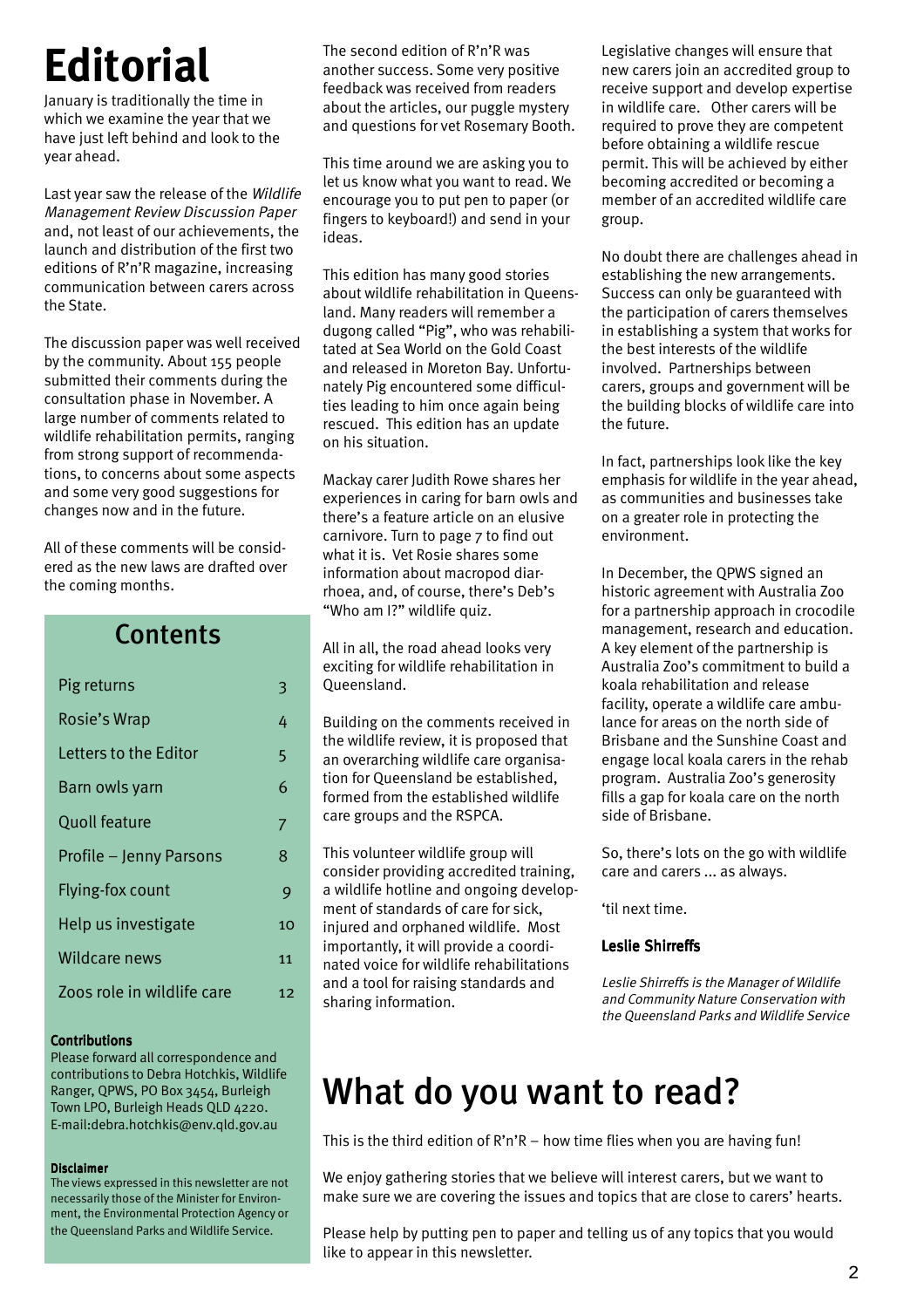# **Injured dugong returns to Sea World**

After eight months in the wild, the dugong known as Pig has returned to Sea World on the Gold Coast.

Readers will remember Pig from a story in the July edition of R'n'R.

He was hand-raised by Sea World staff for more than three years before being released into Moreton Bay. Sea World was the first organisation in the world to have released their hand-raised dugong.

Unfortunately, Pig was found in shallow water near his release site in November last year. He was undernourished, lethargic and had a number of infected cuts and abrasions that were a concern because of his weight.

The QPWS and Sea World rescued him from mangroves after a tip off from locals at Kooringal, a village at the southern end of Moreton Island.

As at December 2002, Pig weighed about 148kg, 50kg less than his release weight.

At the time of press, Sea World staff said his long-term prognosis was unclear.

Pig had a gut infection, which staff were attempting to treat with wild dugong faeces from Moreton Bay. Faeces are used to inoculate Pig's gut with appropriate bacteria.

He was being monitored around the clock and fed every two hours.

While he was eating between 25kg and 30kg of lettuce each day, a staff member said he was not gaining weight.

She said Pig was being housed in the pool in which he was hand-reared. The water was being heated to day and night temperatures.

When Pig was picked up in November, Sea World Director of Marine Sciences Trevor Long said it appeared the dugong could not assimilate to conditions in the wild because of a lack of life skills.

"Although he may not be in optimum shape, Pig has undergone an incred-



Above: Sea World and QPWS staff rescue Pig in November Right: Pig in healthier and happier times

ible journey and has still managed to overcome major obstacles such as sharks, boats and the negotiation of tides and currents to stay alive," he said.

"These sorts of life skills could not be taught to him in a captive environment and have had to be learnt on his own, over time."

Pig arrived at Sea World on November 28, 1998. The 109cm long, 19.7kg male calf was found stranded at Forrest Beach near Ingham, in North Queensland.

Sea World veterinarian Wendy Blanshard and the curatorial team bottle-fed the dugong a mix of Di-Vetelact and acidophilus (supplemented with a canned coconut extract) every two hours for about 19 months.

After four months Pig had more than doubled his weight and was drinking an average of 265ml of milk per feed.

By the time he left the theme park in March, Pig was eating more than 30kg of vegetables each day.



### Carer spreads word

South-east Queensland wildlife carer Judy Elliot was recently interviewed about koala care for the television show Totally Wild.

The interview, done by QPWS Ranger Donna Walsh, will appear on Channel 10 early next year.

A regular guest on wildlife shows, Judy said television was a great way of spreading the conservation message.

"I am very much in favour of public awareness and education. It's very important," she said.

Judy has been caring for wildlife for 10 years and specialises in "furries" (animals with fur), particularly rednecked wallabies.

Formerly based at Ocean View north of Brisbane, she is now working around Australia as part of the Willing Workers On Organic Farms program.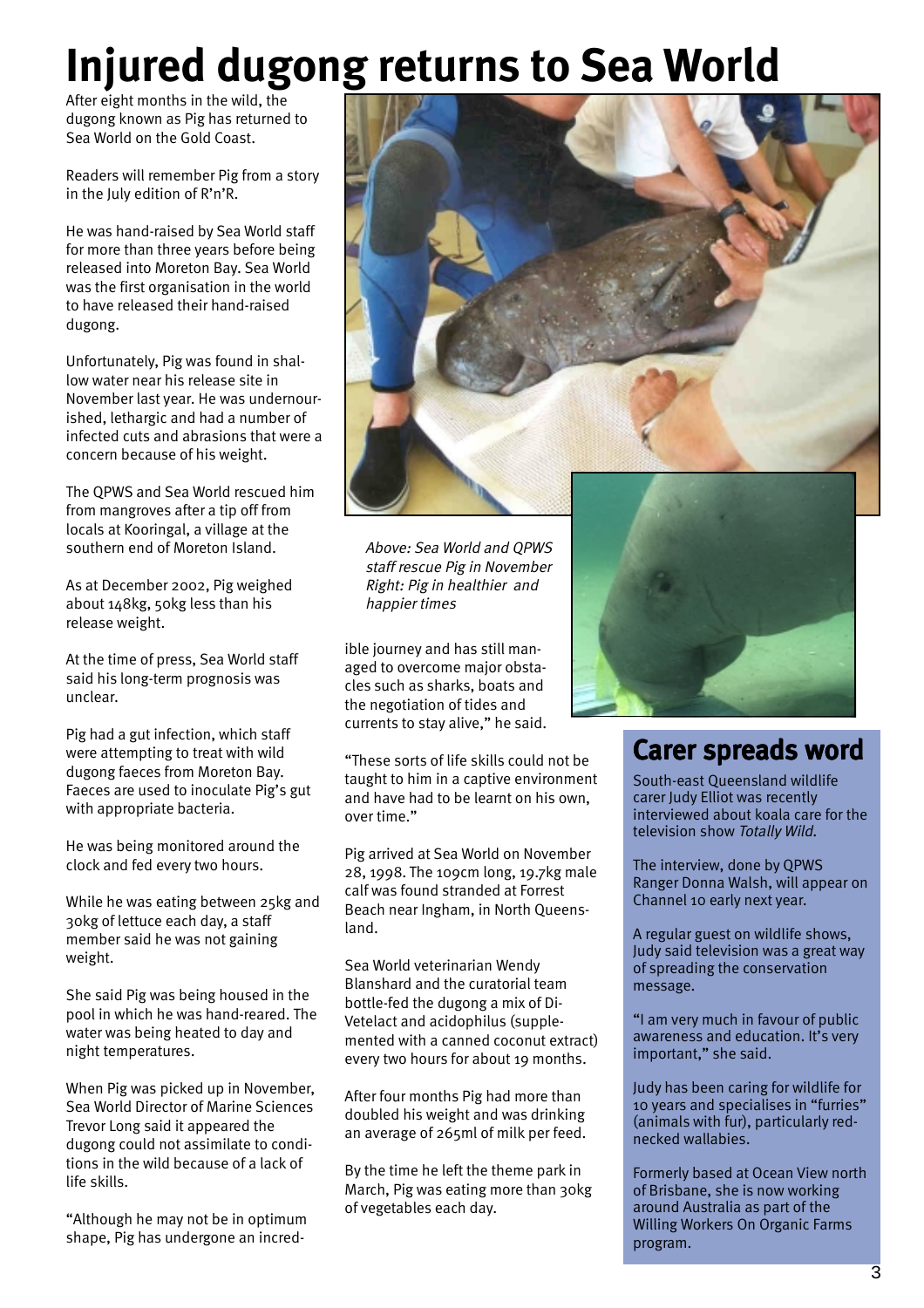# **Mixed bag causes macropod diarrhoea**



Diarrhoea is probably the most common problem encountered with orphaned macropod joeys. Diagnosis must be made with the aid of veterinarians.

Non-infectious causes include diet, overfeeding, temperature stress, bad management, psychological distress and irritable bowel syndrome.

The infectious causes include bacteria, yeast, coccidia and worms.

Diet, temperature stress and psychological distress are the most common causes of diarrhoea. As the symptoms persist and the gut flora is altered, specific pathogens begin to play a bigger role.

Joeys often experience diarrhoea as they adjust to artificial formulae. To help them, dilute their formulae (half strength on day one,  $^{2}/_{_{3}}$  on day two,  $^{3}/_{_{4}}$ on day three and full strength on day four).

Marsupials do not tolerate high lactose milks. Some concentrations of proteins, fats and carbohydrates will lead to inappropriate osmolality of the milk (which should be isosmotic with

plasma) and diarrhoea will result from water drawn into the gut. There are three readily available artificial milk formulae suitable for hand-raising joeys: Wombaroo, Biolac and Divetelac/Digestalac.

Wombaroo and Biolac have variable strength milks representing the various stages of macropod lactation. People wrongly believe that joeys know how much milk they need.

Wombaroo has calculated tables for the quantity of milk joeys require at different stages of development.

Each joey should be weighed and measured when it comes into care and compared to the Wombaroo chart for the closest related species (use growth data from actual animals that have been successfully raised if possible).

Regularity of feeding is also important.

A joey cannot thermoregulate until it fully emerges from the pouch, although this improves as it grows fur.

Furred joeys need to be kept at 28deg and unfurred joeys at 32deg. Temperature fluctuations or inadequate heating can produce profuse watery diarrhoea. Bad management also causes problems. This ranges from lack of routine, noisy environment, poor attention to hygiene, poor toileting technique (stimulating pouch

# What to do

The first step is to eliminate the possible non-infectious causes of diarrhoea.

Day 1: As soon as diarrhoea is observed and an analysis of the joey's management completed, add a binding agent to the next feed.

Kaomagna and ADM (apple pectin) are useful, the latter being more palatable in fussy joeys.

Binding agents must be administered in sufficient volume to coat and sooth the inflamed gut lining and thicken the liquid gut contents thereby reducing the risk of dehydration.

Give small joeys 5ml of agent, mediumsized joeys 10ml and large joeys 20ml three times a day.

If the causes have been addressed, this will usually bring a response within three days.

The total volume of milk should not change or the joey will receive less total energy. An extra meal a day may be needed to make up the total daily energy intake.

Scourban is contraindicated as a first line treatment because it contains antibiotics which will alter the gut flora.

Day 3: Visit a vet if there has been an inadequate response. Faecal floatation and faecal culture are recommended.

Antibiotic therapy should be avoided unless indicated by culture.

If antibiotics are to be given, always give a course of nystatin (Mycostatin or Nilstat) to prevent yeast overgrowth.

dependent joeys to urinate and defaecate), poor pouch design to poor feeding technique.

Joeys can get diarrhoea if they are frightened and cold. Anxiety caused by handling and feeding by numerous people, irregular feeding, hugging, carrying out of the pouch and "roughing up" by children or pets will also lead to diarrhoea.

An irritable bowel is the result of chronic, unresolved diarrhoea.

The decreased transit time of digesta through the gut does not allow adequate digestion, causing malnutrition and death.

Changes to the gut lining in this syndrome usually make treatment unsuccessful.

Bacteria are rarely to blame in the early stages of diarrhoea.

In some cases, faecal culture is advisable to determine appropriate antibiotic.

Suitable first line antibiotic therapy pending culture can be carried out with the broad spectrum sulpha/ sulpha-trimethoprim drugs.

Penicillins (e.g. Amoxil) are mostly absorbed from the gut and therefore do not work on gut infections.

Yeasts such as candida and torulopsis can take control of the gut if bacteria have been depleted by antibiotics.

In an already inflamed gut, the results of a yeast infection can be rapidly fatal. The diarrhoea associated with yeast infection is typically creamy, white to yellow and sickly sweet smelling.

All joeys receiving antibiotic therapy should simultaneously receive a course of nystatin to control yeasts.

Coccidiosis in macropods is caused by macropod specific protozoans that live in the intestine and do not normally cause disease.

It is only a problem in joeys that have started grazing. It is transmitted to the joey when it eats oocysts in faeces.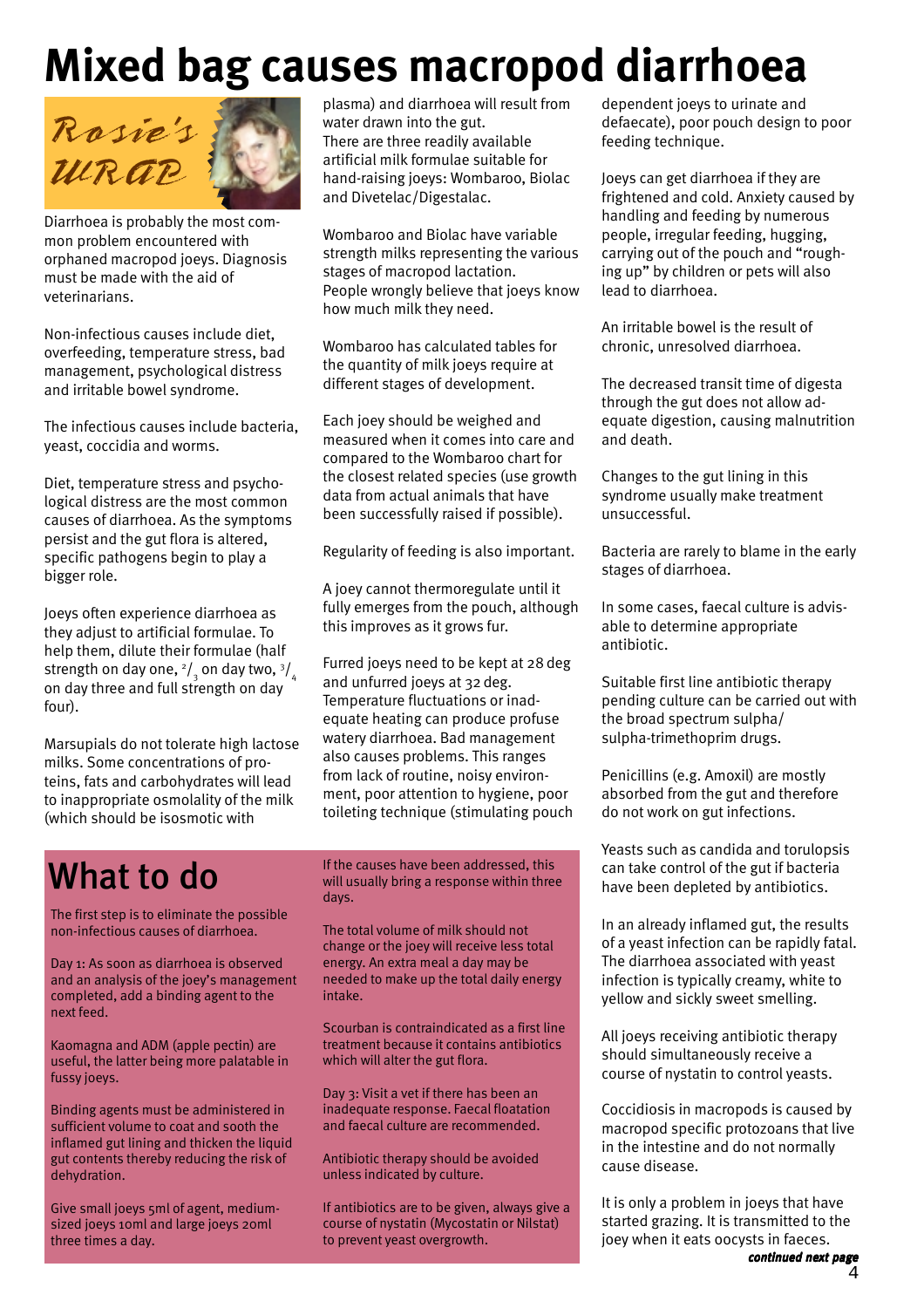# **Letters to the Editor**

One reader said:

I read an article in R'n'R on the Internet by Rosemary Booth about feeding birds.

My questions are:

- what should tawny frogmouths be fed?
- when should they be fed?
- how often should they be fed?
- how many grams of food and how often should magpies be fed in care?

QPWS Ranger Debra Hotchkis has answered the reader's questions on Rosemary's behalf.

Magpie chicks will gape for food if you tap the "nest". They need to be fed every two to three hours during the day.

Young birds can be fed with tweezers, forceps or the blunt end of a toothpick (for the smaller types of insectivores). You should keep feeding until they stop gaping. It is a good idea to dip each piece of food in water. This helps the bird eat it and gives them extra water.

They should be fed 10 percent of their body weight. The following recipes may be helpful:

100g low fat, preservative free mince (if you have your own mincer, use heart). 1 finely chopped hard-boiled egg (include finely ground shell) 1 heaped teaspoon of Wombaroo Insectivore rearing mix

Mix to form a moist crumble.



Or

### 100 g low fat mince (minced heart is best)

1 finely chopped hard-boiled egg (include the finely ground shell) 1 heaped teaspoon of ground dog kibble

1 heaped teaspoon of unprocessed bran

1 pinch of calcium powder 1 pinch of Ornithon (or other bird multivitamin)

Mix together to form a crumble. Meat mix should be kept in the fridge and made fresh daily. You can also freeze the mix in small portions, and take a portion from the freezer daily.

### Tawny frogmouths

These birds should gape for their food, which can be given to them with forceps or tweezers. They will need to be fed four to five times per day.

Small carnivorous birds can be fed the above diets as well as small pieces of heart rolled in Wombaroo insectivore rearing mix. It is also very important to include natural foods in the diet of small carnivorous birds. Insects, baby or adult mice, baby rats and dayold chickens should be included daily, as the fur, feathers and bones of these natural foods are an important source of nutrition and roughage.

Do not worry if the young bird regurgitates a pellet of fur or feathery material, as this is quite normal. Adult tawny frogmouths should be fed at night and have a high percentage of insects in their diet as this is their main food source in the wild.

If frozen food is being fed to carnivorous birds, sprinkle a pinch of multivitamin powder (e.g. Ornithon) over the food once a day .

### Mixed bag causes macropod diarrhoea

Warm wet weather enhances oocyst survival.

Animals stressed by transportation or weaning seem most susceptible, particularly eastern greys, Macropus giganteus, and pretty-face wallabies, Macropus parryi.

Hand-raised individuals seem most susceptible so milk transferred material immunity may play a role in protection; or it may be that these individuals

are immunosuppressed by the stress of hand-raising. **from previous page** The Term are immunosuppressed by the stress Term of the Street Sepannery

> Recently weaned macropods are much more susceptable to the effects of anaemia and hypoproteinaemia in mid-winter when worm burdens peak with nutritional and cold stress. Worms will rarely be a problem in the captive, hand-raising situation. Animals should be treated if faecal flotation reveals large numbers of worm eggs. Suitable drugs include Panacur 10, Systamex, or Ivermectin.

Booth, send it to:

Debra Hotchkis, Wildlife Ranger, Queensland Parks and Wildlife Service, PO Box 3454, Burleigh Town LPO, Burleigh Heads QLD 4220.

E-mail: debra.hotchkis@epa.qld.gov.au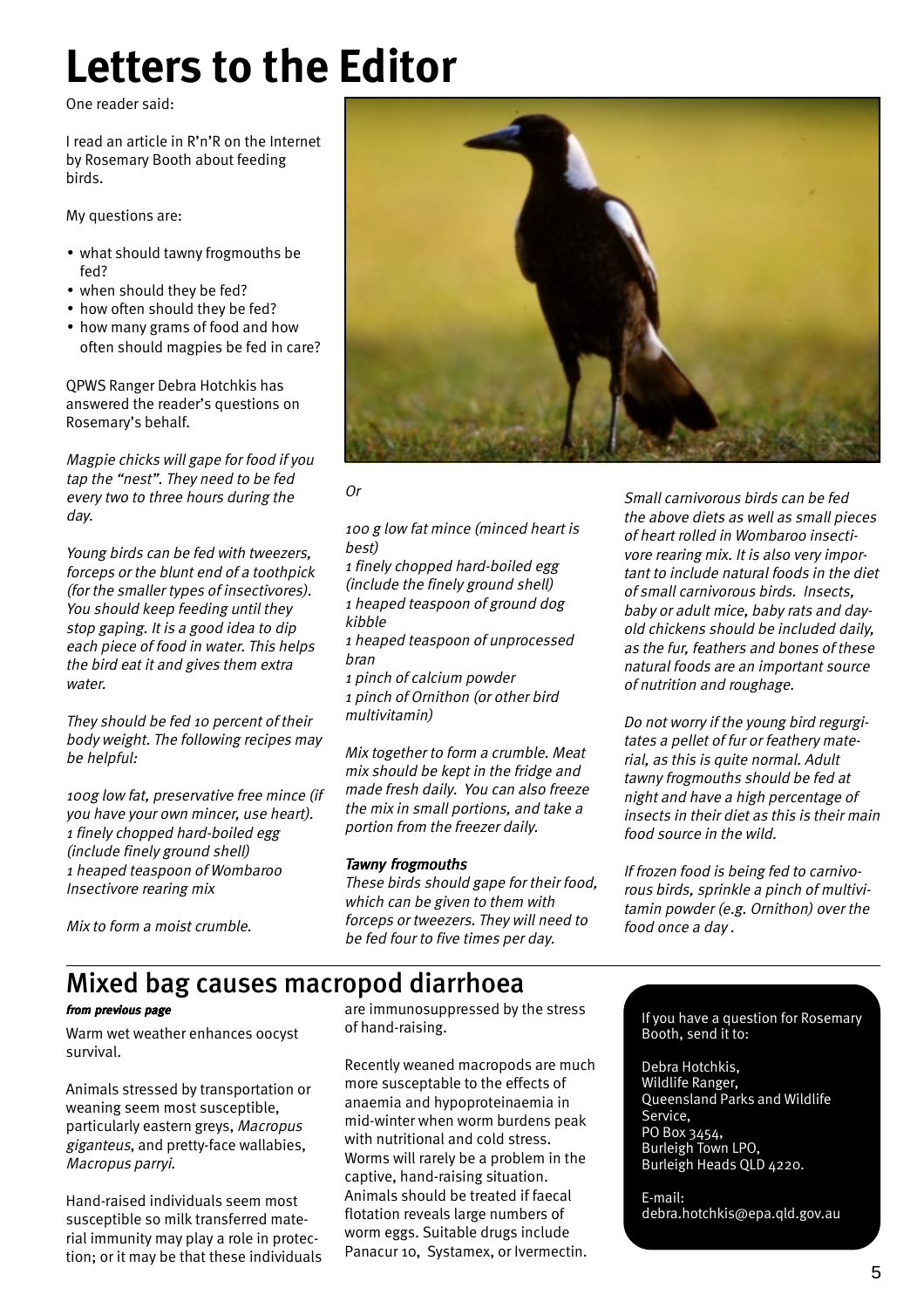# **Caring for these birds can be a real hoot**

Mackay carer Judith Rowe rescued seven baby barn owls from a fallen tree in August last year.

The adventure began when a resident rang to say the birds were in a tree that had been knocked down to make way for a fence.

"I asked the gentleman on the other end of the line why he did not bring them in," she said.

"'I'm not touching those deadly snapping things' he said. 'You wanna get 'em, you can have 'em'."

"We discovered that we had two nestings – four birds were fully feathered with very little down and the others were still very fluffy and quite small," she said.

"Of course these little darlings required feeds throughout the night (thought when my children left home this sought of thing was over) but I too became a "night owl"."

She also discovered that owl claws will pierce leather gloves and the birds were not above drawing blood.

"But I was very popular at feeding times!"

Unfortunately, she was not as popular with the neighbours, who could not locate the sound of the snoring (barn owls making grunting noises).

"My neighbour was just about to call the police after searching his carport and under the house and failing to find the fellow that was sleeping there," she said.

While the birds had developed personalities "much like the seven dwarfs", they were destined for the wild.

"We have a Bashful and Grumpy and there is one very forward one like Doc," Judith said.

"But I am afraid they don't take to strangers and I am pleased to say they would not make a good pet.

"It is very much back to the wild for these blokes."

The birds were initially housed in a cardboard box before moving to a nest made by a local high school. The box had a hinged lid for easy access for feeding and a hole in the front to represent a hollow log. As they grow, they will be moved into a hollowed-out log provided by two Dysart woodcutters.

Judith said the logs would be taken out to area in which the birds came from.

A month after rescuing them, the larger owls were feeding themselves by finding food Judith had planted. They also enjoyed playing in the water trough.

Judith said she still caught each and fed each of them once a day to ensure they had eaten.

"At this stage I would like to thank the ladies at Caneland Pet Care for their valued assistance with the supply of "frozen dinners"," she said.

The birds are attracting the attention of adult barn owls. Recently, two came to the cage to examine the young ones.

"We do not have barn owls in town that I am aware of so this to me is great. Hopefully by the next newsletter I will be writing to tell you that they have gone back home into the wild successfully."

### Profile:

Judith has been a carer for 26 years. She largely cares for birds.



## Cue to protect

Q Fever is caused by the micro-organism Coxiella burnetii which is carried by domestic livestock and macropods.

Infected animals show little apparent signs of illness.

Infection is transmitted by contact with animal faeces, urine, blood and pregnancy fluids, with the organism most plentiful in the uterus and mammary glands of pregnant animals.

Inhaling dust from infected premises may also lead to infection.

In humans, Q fever causes a sudden, severe illness with fever, chills and muscle pains similar to influenza.

Antibiotics are the treatment of choice and recovery is usually speedy.

If you develop flu-like symptoms, contact a doctor and let him or her know you may have had contact with the organism.

Illness usually develops within two to three weeks of exposure.

Strict hygiene is the key to preventing infection. If animals are kept confined, avoid inhaling dust.

Make good personal hygiene a habit – cover cuts and scratches and wash your hands after handling animals.

Regularly disinfect or dispose of bedding used by macropods. It's easy to become complacent about the risks, as it is not obvious when an animal is carrying the organism.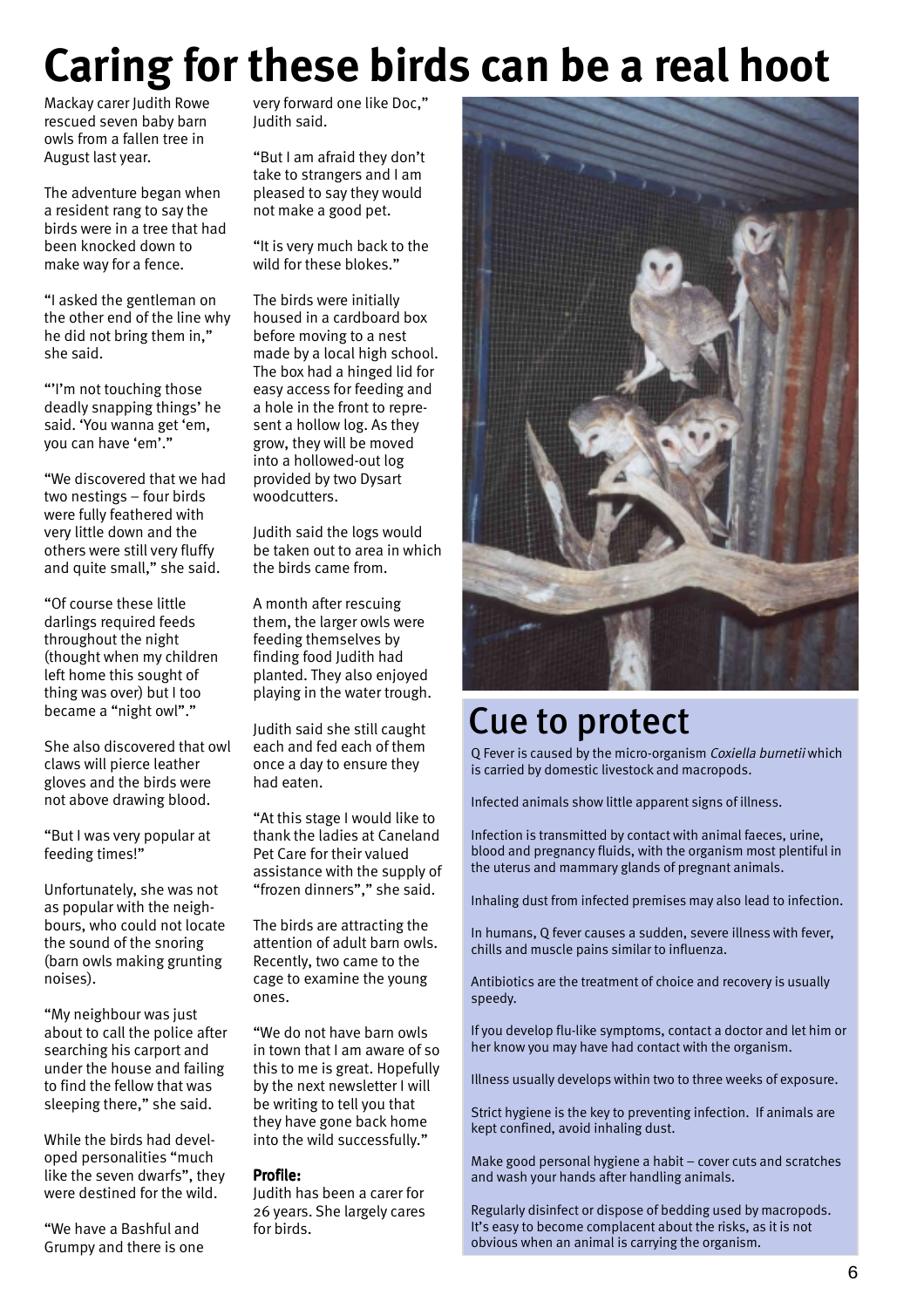# **Quality data could rescue predator**

Quolls are the largest marsupial predators on the Australian mainland and one of the country's least known animals.

They belong to a group of carnivorous marsupials (the dasyurids) that are largely unknown and unseen by most of us.

 There are several species of quoll. This article is about one in south-east Queensland, the spotted-tailed or tiger quoll.

This animal is the largest of the group and is fractionally smaller than its cousin, the Tasmanian devil (perhaps if the spotted-tailed quoll had been popularised in a television cartoon series it may have enjoyed better recognition).

The spotted-tailed quoll is becoming rare, particularly in Queensland where the ranges of northern and southern sub-species have contracted.

Their scarcity has rung alarm bells with some people, resulting in a small group of concerned people forming the Quoll Seekers Network (QSN).

With support from NatureSearch and Threatened Species Network, QSN is raising "quoll awareness" in the community and attempting to determine the past and current status and distribution of the spotted-tailed quoll in south-east Queensland.

One of the most powerful awareness and educative tools in wildlife conservation is the animal. Using a live quoll in talks and displays allows people to see the animal – bringing it "to life" for many people.

As with so many Australian species, keeping quolls has its own set of peculiarities. More specifically, breeding quolls can be a tricky business.

Firstly, quolls do not live very long. Larger dasyurids such as quolls, phascogales and kowaris breed for two or three years before slowly "fading out". Most quolls live an average of four to five years.

Secondly, their short breeding life is further restricted by defined annual



breeding cycles. Spotted-tailed quolls breed in the cooler months and produce a litter of up to six young each year.

In captivity, breeding is further complicated by limited space. During mating, which can last between 12 and 24 hours, the male may get hungry or aggressive, overpowering, injuring or killing the female.

Males and females should be separated during the birthing and rearing process. Females become secretive, gathering large quantities of grassy nesting material and hiding away in a

Dasyurus maculatus maculatus (southern subsp) – vulnerable. Dasyurus maculatus gracilis (northern sub-sp.) – endangered.

Description: mammal with gaping jaw and bouncing gait. D. m. maculatus are cat-sized and weigh up to 7kg. D. m. gracilis weighs up to 2.5kg.

Colour: rich rufous brown to dark brown with a pale underside. There are white spots on the top of the body and tail.

Call: similar to a blast from a circular saw.

Lifestyle: *D. m. maculatus* is normally nocturnal. It is an agile climber but spends most of its time on the ground. It shelters in nests in hollow trees, hollow logs, caves or rock crevices. Den sites are often in fig trees. D. m. gracilis is mainly nocturnal, partly arboreal and occurs at low densities.

Food: D. m. maculatus eats echidnas, possums, rabbits, small mammals, native birds, poultry,

number of dens. While there is potential for six young to suckle in the pouch, experience suggests that (in captivity at least litter sizes are normally three or four young.

A number of wildlife parks are breeding spotted-tailed quolls and many of the captive-breeding hurdles are being overcome through co-operation and enlightened management.

Brisbane Forest Park has a new quoll exhibit that is due to open early this year. For more information about quolls or QSN, check out their website at www.quollseekers.com.

reptiles and insects. D. m. gracilis is strictly carnivorous, eating small to medium terrestrial and arboreal mammals, insects, reptiles, birds and frogs.

Breeding: *D. m. maculatus* mates from April to July, producing an average of five per litter. The young are independent at 18 weeks. D. m. gracilis has up to six young each winter. Both sexes mature at 12 months and rarely breed after four years. Breeding females prefer ground level dens in hollow buttress roots and piles of cracked and exfoliated rocks.

Habitat: In Queensland, D. m. maculatus lives in dry and wet sclerophyll forest, riparian forest, rainforest and open pasture. Core populations of D. m. gracilis occur in rainforest 900m or more above sea level.

Distribution: D. m. gracilis are found in eight isolated sub-populations between Mt Finnegan and the southern Atherton Tablelands.

Species Management Manual - profiles by Sustainable Forestry Sciences, Forestry and Wildlife Management, QPWS.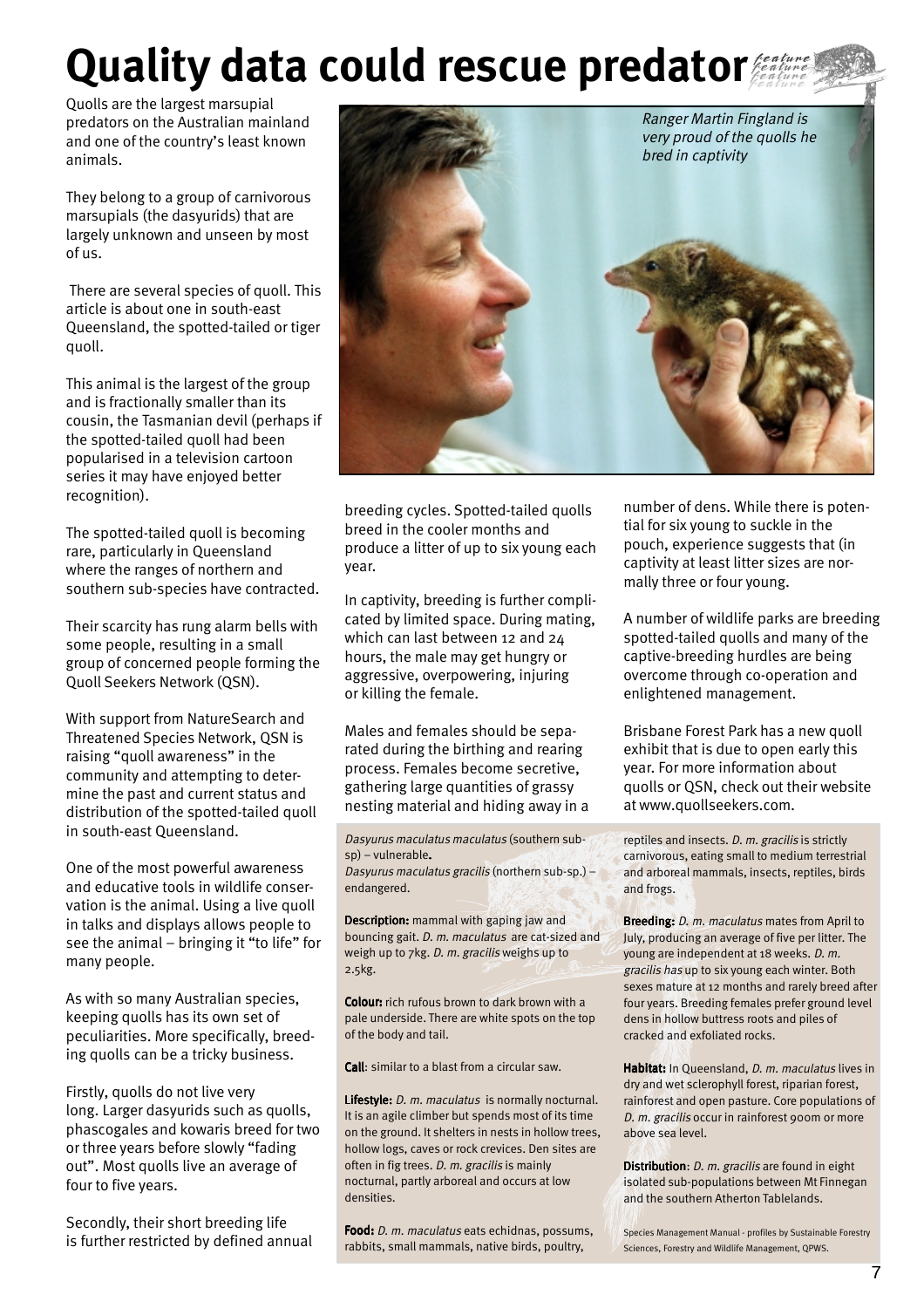# **Wildlife care is part of Jenny's charter**

Jenny Parsons has been involved with animals (primarily wildlife) for more than ten years, as a volunteer, carer, rescuer, ranger and welfare officer.

She is currently employed as the Foster Care and Wildlife Co-ordinator for RSPCA Queensland.

"This a very challenging and demanding position which is made even more difficult by the constraints of working for a charity," Jenny said.

"RSPCA Queensland has had the perception for many years as only being concerned with domestic animals.

"I am hoping to change this perception and recognise the wonderful work done every day by RSPCA workers, veterinarians, ambulance officers and inspectors for wildlife welfare.

"In 2001-2002, RSPCA refuges throughout Queensland received a staggering 1760 native animals into care.

"This is nothing in comparison with the amount of domestic animals but is still a very significant proportion of wildlife that becomes orphaned, sick and injured throughout the state."

Jenny said the RSPCA was in an ideal position to promote responsible pet ownership to new and current domestic pet owners.

"We do this by re-housing all of our desexed domestic animals, educating new owners about wildlife-saving devices such as cat enclosures and promoting the keeping of pets inside at night," she said.



Jenny Parsons talks to one of the animals

"I see no sense in organisations and individuals involved with wildlife welfare not working together.

"This newsletter is a perfect example of good communications between government, other organisations and individual wildlife carers. Together we can all make a real difference!"

The RSPCA wildlife section has consulted closely with the Queensland Parks and Wildlife Service (QPWS) for the proposed changes in legislation affecting wildlife management.

"Together with many other individuals and organisations, we hope to ensure the best possible outcome for the animals concerned," she said.

Like all RSPCA members, Jenny said she strives to achieve five freedoms for animals. They are:

- freedom from hunger and thirst;
- freedom from discomfort;
- freedom from pain, injury or disease;
- freedom to express normal behaviour; and
- freedom from fear and distress.

"I have been privileged enough in my lifetime to have raised and cared for some amazing creatures and I have been lucky enough to witness these unique animals being released back to the wild," Jenny said.

"I believe this is the ultimate reward for the work that we do. "

If you have any questions about RSPCA's role in wildlife welfare please e-mail Jenny at jparsons@rspcaqld.org.au



### Who am I?

Pull out the reference books to find the answer to this edition's wildlife quiz.

Here's the clue:

Some say I'm regal, Resplendent in my handsome colours. I am a compulsive collector, Because I am a master builder.

Last edition we featured a magpie goose and sacred kingfishers. We did not receive any correct entries.

Send your answer to debra.hotchkis@epa.qld.gov.au or write to Debra Hotchkis, Queensland Parks and Wildlife Service, PO Box 3454, LPO, Burleigh Heads, Qld, 4220.

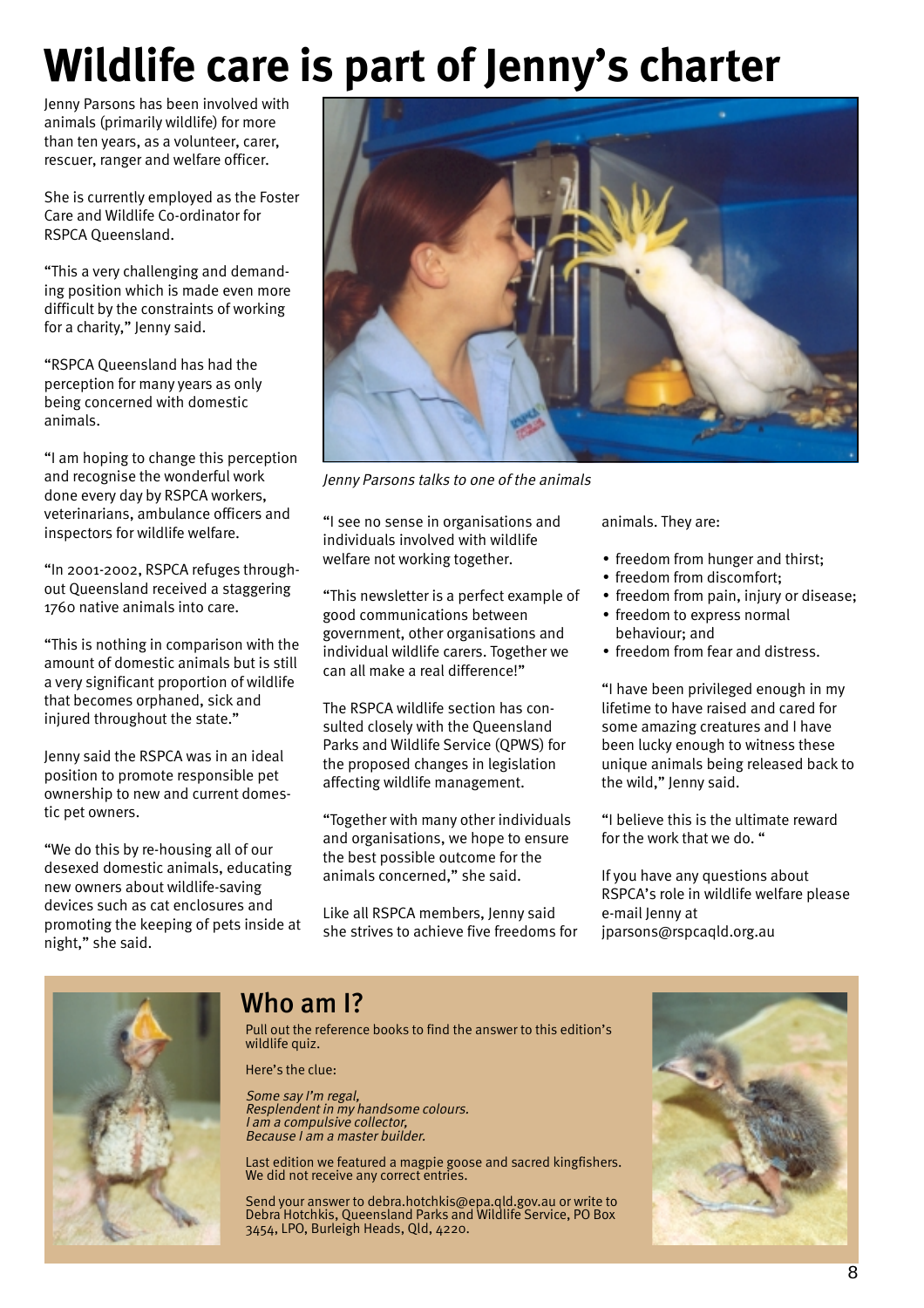# **NatureSearchers batty about counting**

About 130 NatureSearch volunteers braved the winter temperatures to count grey-headed flying-foxes in the inaugural BattySearch in south-east Queensland in July.

NatureSearch Co-ordinator Ric Nattrass said the volunteers counted more than 100,000 "greys", although the figure would have to be verified with further counts.

Ric said everyone enjoyed the exercise, held at eight flying-fox camp sites in and around Brisbane on 27-28 July.

"At the camps I attended for the practice counts, it was a case of smiles all round as the happy counters trickled back to the mustering site to report their counts," he said.

Ric said 34 flying-fox camp sites from Hervey Bay to Tallebudgera were surveyed for three months before the count to determine which were occupied.

By mid-winter, ten were occupied and eight contained grey-headed flyingfoxes.

These camps were surveyed on both days to determine species composition and the proportions used to estimate grey-head numbers.

Over the two nights and under the helpful light of a full moon, volunteers surrounded the camps and counted or estimated bat numbers as they streamed overhead to their nocturnal feeding areas.

Ric said BattySearch answered a number of important questions about the species.

"The exercise revealed that some camps that were considered permanent and occupied all year round were vacant by mid-winter," he said.

"The Woodend camp in suburban Ipswich was the largest camp, with about 150,000 flying-foxes of all three (including black flying-fox Pteropus alecto) local species.

"Woodend was the only south-east Queensland camp that contained little red flying-foxes, all of which appeared

to be males. Little red females generally fly north to begin birthing around April."

Other camps with substantial numbers of greys were at Burpengary Creek, Sandgate, Indooroopilly Island, Cleveland, Slacks Creek, Helensvale and Broadbeach Waters.

BattySearch was part of a national grey-headed flying-fox count that saw volunteers across the nation using the same exit counting method for the first time.

Flying-fox experts have warned of declining greys numbers for a number of years – concerns that have been supported by 13 years of systematic flyouts organised by flying-fox expert Dr Peggy Eby in New South Wales.

Greys, Pteropus poliocephalus, are found only in eastern Australia from about Bundaberg to Melbourne.

They were listed as a vulnerable species under the Commonwealth Government's Environment Protection and Biodiversity Conservation Act 1999 on 4 December 2001, prompting intensified management efforts.

Ric said at least 250 volunteers were needed for the next greys count on the full moon weekend in April 2003.

Anyone interested in this breathtaking wildlife experience can register by contacting Ric on 3227 7836 or e-mail ric.nattrass@epa.qld.gov.au



NatureSearch Co-ordinator Ric Nattrass

# **Websites**

http://www2.abc.net.au/science/birds/ default.htm

This is an excellent site for identifying birds in the backyard. Backyard Birdwatch contains information about the 48 most common birds in urban Australia. It also contains a link to a new environmental news site.

### http://sres.anu.edu.au/associated/ myna/index.html

This is a must see. Learn about the habits of the arrogant common myna bird – a significant threat to Queensland natives.

### http://www-staff.it.uts.edu.au/~don/ larvae/

This amazing site links to images and descriptions of biology, behaviour and life histories of 1269 Australian Lepidoptera (butterflies and moths) species including 455 with caterpillar pictures.

### http://www.elsevier.com/homepage/

Elsevier Science is a world-leading publisher of science, technical and medical information.

### http://www.well.com/user/elliotts/ smse\_enrich.html

Environmental Enrichment for captive animals – check it out.

### http://www.qccqld.org.au

The Queensland Conservation Council is an independent, non-government, notfor-profit environment organisation based in Brisbane, working for the protection and promotion of Australia's natural environment and biodiversity.

### http://groups.yahoo.com/group/ faunaoz/

You must join this group. It's for carers by carers. You can ask carers questions or simply converse with like-minded people.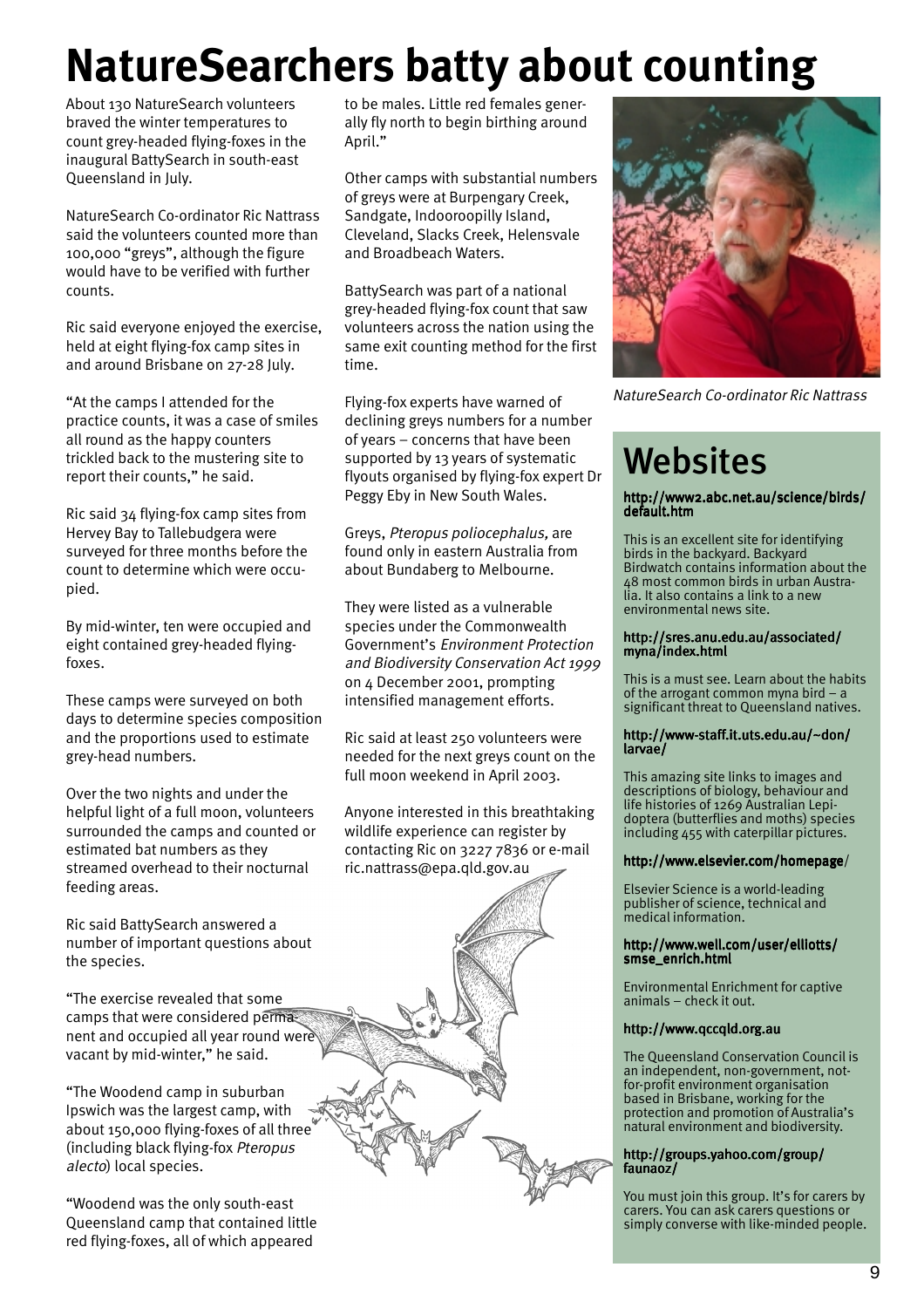# **Right way to investigate**

The QPWS has a responsibility to investigate matters that are raised by the community when breaches of the Nature Conservation Act 1992 occur.

In achieving the best results for conservation, community support is important and vital to any outcomes that are achieved as a result.

There are a number of ways to achieve positive outcomes, including in extreme cases, prosecution.

During the conduct of an investigation the evidence gathering process can often be vital in establishing the innocence or guilt of an offender.

Recently during investigations, some matters have exposed an issue where some members of the community have taken matters into their own hands and seized, or taken into possession, evidence that may have established the commission of an offence, e.g., birds or flying foxes.

While these are mostly good intentions, it is important to allow the investigators from QPWS, the privilege of the use of this evidence by either leaving it where it is and reporting it, or taking it immediately to your nearest QPWS office for surrender.

Finally, our Public Affairs Unit of the

"Taking matters into your own hands may reduce the capacity to... investigate an offence $\rlap{?}''$ 

EPA disseminates information to the media that is not likely to risk the success or otherwise of an investi-

gation or prosecution, albeit, it is factual and addresses any media inquiries.

When groups or individuals contact the media directly, when not in possession of factual information, the risk of a failed and often expensive investigation is high.

Should you come into possession of accurate information that may assist in an investigation you should contact your local QPWS office.

Taking matters into your own hands may reduce the capacity to thoroughly investigate an offence and possibly place a person in a position of liability.

### Profile:

Craig Walker is the Manager (Wildlife) for QPWS (Southern Region)

### Ranger solves nature conflicts

People and wildlife are increasingly coming into conflict as habitat is lost and suburbia offers animals a new environment.



To ease the occasionally rocky road of human/wildlife conflicts is Senior Conservation Officer Scott Sullivan (pictured with a Lumholtz tree kangaroo).

Scott is one of the QPWS officers who source solutions to human/wildlife interaction issues.

Scott has a strong background in herpetology and the management of captive and wild native fauna.

He has always had a strong interest in wildlife and was rehabilitating local birds while still in primary school.

Scott's father was an army officer, which led to the family living in Papua New Guinea, Queensland, New South Wales and Victoria. They settled in the western suburbs of Brisbane and Scott finished year 12 at Ipswich State High School in 1989.

After high school Scott moved to Townsville where he studied a Bachelor of Science Degree (Zoology) at James Cook University.

From 1993 to 1997, he worked as the Reptile Curator at Billabong Sanctuary in Townsville.

In 1997, he joined the QPWS as Senior Animal Attendant with the Macropod Research Facility at Pallarenda in Townsville before becoming a Wildlife Ranger in 2001.

# Get the community involved in rescue and rehab

How many times have you been called by someone with a wildlife problem where the conversation starts "I need you to pick up…"?

How often do you turn this around and ask the caller what they can do to help?

The public are often unsure of what to do when confronted with sick, injured or orphaned wildlife.

Their first reaction is to ask for help.

With a bit of encouragement and advice you may find that people are capable and willing to deal with the situation themselves.

This approach has a number of benefits if used in the appropriate circumstances.

Save your time and energy for those all too frequent occasions when you are really needed.

Public education about wildlife is very important and what better way to educate people than to involve them in the rescue and rehabilitation process. This involvement can be keeping the injured animal warm, in a quiet, dark place and taking it to a vet, Queensland Parks and Wildlife Service office, wildlife park or the closest carer.

Hopefully, the benefits of this approach will flow on to the next generation. A child will remember the night mum and dad helped out with the possum and may be more inclined to follow their example.

They will equally remember the time mum and dad rang someone to come

and pick it up and be just as likely to expect this sort of "service". Another point to consider when being asked to be a delivery service is the stress placed on the animal.

Is it better for the animal to pass from the rescuer to you and then to its final destination, or for the rescuer to take it directly? Generally speaking, the less handling and disturbance the animal experiences, the better.

You are not always going to be able to engage people, but it should often be the first option you consider.

We should be working towards a better educated, more interested and willing public rather than taking the responsibility away from them. So try and give people a nudge in the right direction and see what happens!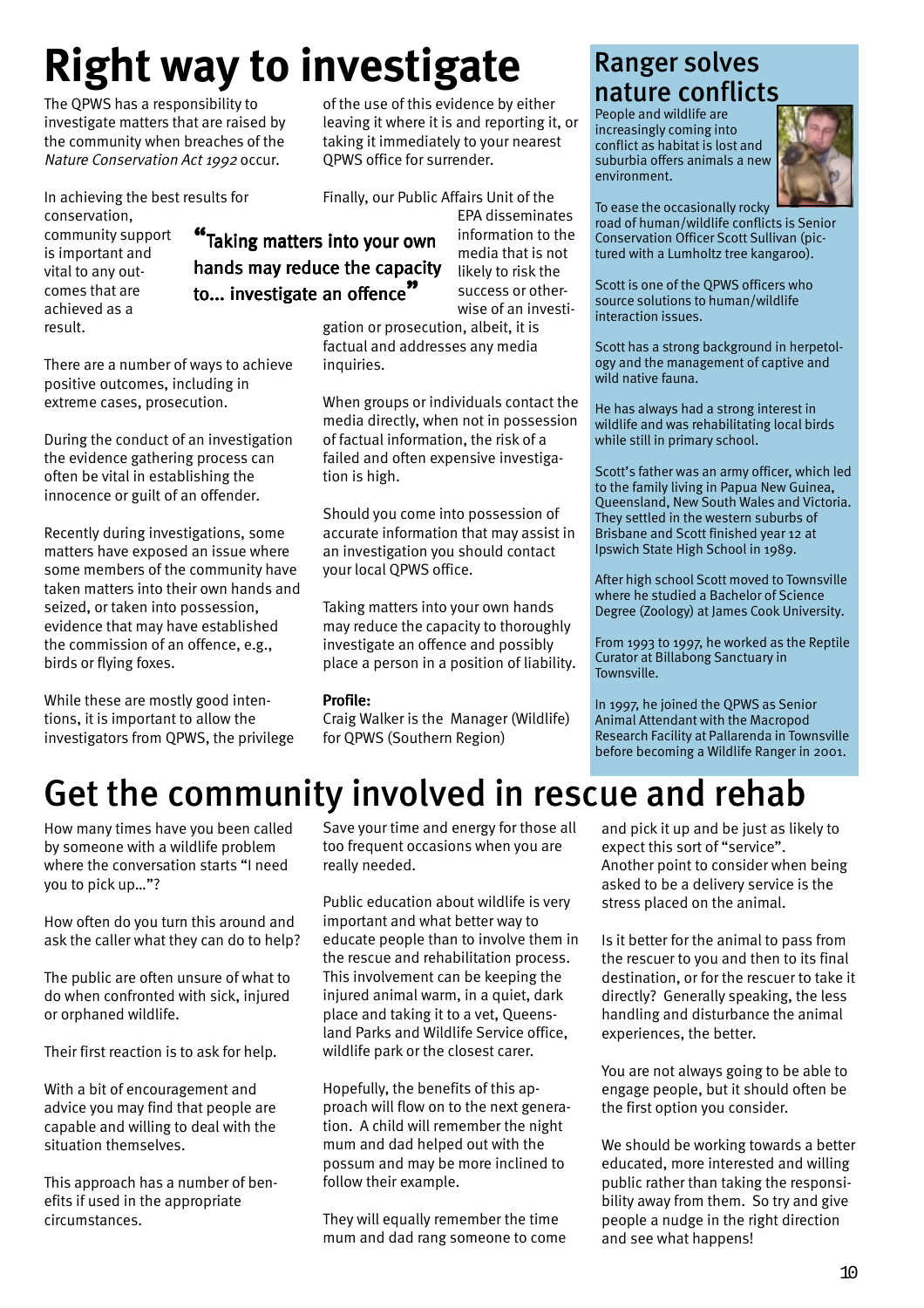# **Coast problems clip wings**

Birds at the Gold Coast have suffered over the past couple of breeding seasons from pox to botulism. Gold Coast Wildcare Bird Co-ordinator Karen Barney details some of the problems she has seen.

### Pox

A crow that was showing no outward symptoms of avian pox came into care last season and was put in an aviary with a number of others.

After 10 days, all started to cough, form thick mucus in their throats and develop a slight nasal discharge.

The vet suggested a regime of antibiotics for seven days. However, wellconditioned birds began to die.

This continued for about two weeks until I found a small lump on a bird's toe. The birds had not shown any of the usual signs of pox, such as lumps in the throat or on non-feathered areas.

They were cured with a boosted vitamin intake (Avian Missing Link) and a probiotic (Protexin).

Magpies, cuckoo shrikes, butcherbirds and magpie larks have come into care with pox. Recent experience suggests it does not affect any two species the same way.

### Poisoning

People like to have their houses sprayed for pests at this time of the year. The drought has reduced food supplies and birds are eating the poisoned insects. A number of magpies have been poisoned.

### Pscittacine beak and feather disease

Beak and feather disease is affecting large numbers of sulphur-crested cockatoos, particularly in the Tamborine/Canungra area.

They have severe feather loss and overgrown or brittle beaks, which have broken off.

The seven caught and euthanased to date were males (I would like to hear from anyone who may have noticed this). Lorikeets have also been affected – they are coming into care when their beaks are changing colour from brown to orange.

These birds are very small, with the four short and unformed outside primary feathers on each wing. Their secondary feathers are different lengths; they have no tail feathers and are usually underweight.

### Botulism

Botulism will continue to be a problem with water birds until rain flushes the waterways.

### **Ticks**

A few birds have been brought in with tick paralysis.

An intramuscular injection of tick serum has achieved good results. Depending on their paralysis, the birds are generally on their feet within 24 hours.

### Worms

The throat worm commonly known as gapeworm is an increasing problem in some species this season.

Magpies have been the most affected, followed by butcherbirds, magpie larks, crows and young currawongs.

We treated the smaller species with Ivomec (it caused seizures) and are now trialling Lemavisole, which is painted on to the cysts.

If anyone has information to share, please call Karen on 5543 6279.

### Profile:

Karen has been a carer for five years and the Wildcare Bird Co-ordinator for two. Her favourite birds to care for are crows and channel billed cuckoos.

### Can you help us with antechinus care?

We have had a request for information about raising antechinus (any species). If you have information about caring for antechinus (from birth to release), such as milk formula, frequency of feeding, correct weights and measurements, diet when weaned, release techniques and, most importantly, timeframes for these developments, write to me at PO Box 3454, Burleigh Town LPO, Burleigh Heads QLD 4220. Alternatively, e-mail the information to debra.hotchkis@epq.qld.gov.au.



# Puggle origin still a mystery

We had a great response to our puggle puzzle, with a number of readers writing to tell us where they first heard the term "puggle" and whether it is the correct name for a young echidna.

Our contributing vet Rosemary Booth said she first heard the term in 1998 from the founder of Brisbane wildlife care group Orphaned Native Animal Rear and Release and one of the state's leading bat carers, Helen Luckoff.

While it is used in biological circles, Rosemary said she doubted it was an official term.

Independent carer Ruth Lewis also said she heard the term from Helen Luckoff.

Ruth said Helen named the first joey that she cared for Puggle.

She said Puggle was a character from the television show The Wombles of Wimbledon.

Gail Gipp from Wildcare said New South Wales carer Helen George coined the term.

Gail said Helen was the first person to successfully raise a young echidna. She called it Puggle.

The name was picked by a number of zoos and a university that had links with Ms George.

"Helen is now elderly and still finds this amusing," she said.

Meghan Bullen said her father believed the name derived from "pudge" meaning a short, thick or fat animal and "puggish" meaning a short or snub nose.

Moreover, she said WIRES in the Blue Mountains and Dubbo call young echidnas puggles.

"It's been called a puggle at least since WIRES was established about 11 years ago, as my friend's second animal (that she cared for) was a puggle," Meghan said.

If you have any further information about the term, please write to us.